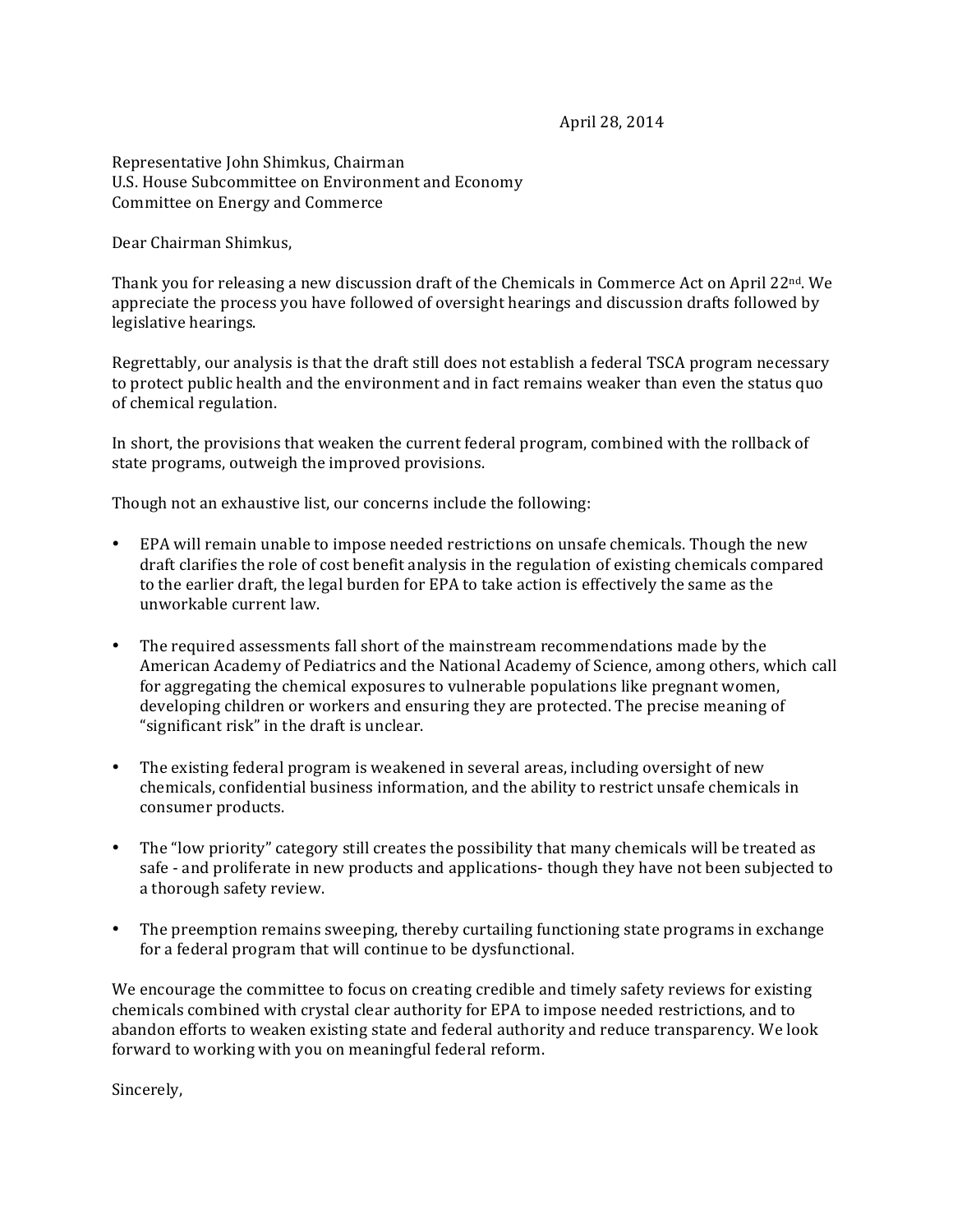Pamela!Miller Executive Director Alaska Community Action on Toxics

Elizabeth Saunders Coordinator Alliance for a Healthy Tomorrow

Katie Huffling, RN, MS, CNM Director of Programs Alliance of Nurses for Healthy Environments

Charles M. Loveless Director of Federal Government Affairs American Federation of State, County and Municipal Employees (AFSCME)

Mary Jo Assi, MS, RN, NEA-BC, FNP-BC, AHN-BC Director of Nursing Practice and Work Environment American Nurses Association

Annie!Acosta Director of Fiscal and Family Support Policy The Arc

Scott Badesch President and CEO **Autism Society** 

Betty Mekdeci Executive Director Birth Defect Research for Children

Monica Smith Executive Director Bladder Cancer Advocacy Network (BCAN)

Charlotte Brody Vice President for Health Initiatives BlueGreen Alliance

David Ozonoff, MD, MPH Professor of Environmental Health Boston University School of Public Health\*

Jeanne Rizzo, R.N. President and CEO Breast Cancer Fund

Dena!Kitchens Director of Children's Ministries Briarcliff United Methodist Church (GA) Jackie D. Igafo-Te'o Co-Founder Bridges4Kids.org

Ronald!White Director of Regulatory Policy Center for Effective Government

Ansie Miller Eastern States Director Center for Environmental Health

Baskut!Tuncak Staff Attorney CIEL (Center for International Environmental Law)

Kathleen A. Curtis, LPN Executive Director Clean and Healthy New York

Lynn!Thorp National Campaigns Director Clean Water Action

Kathleen E. Aterno Florida Director Clean Water Action - Florida

Cindy Luppi New England Director Clean Water Action - New England

Sara!Lu Colorado Director Clean Water Action- Colorado

David LeGrande Occupational Safety and Health Director Communications Workers of America

Kari!Christianson Program!Director DES Action USA

Martin Hayden VP of Policy and Legislation Earthjustice

Tracey Easthope, MPH Director, Environmental Health Project **Ecology Center**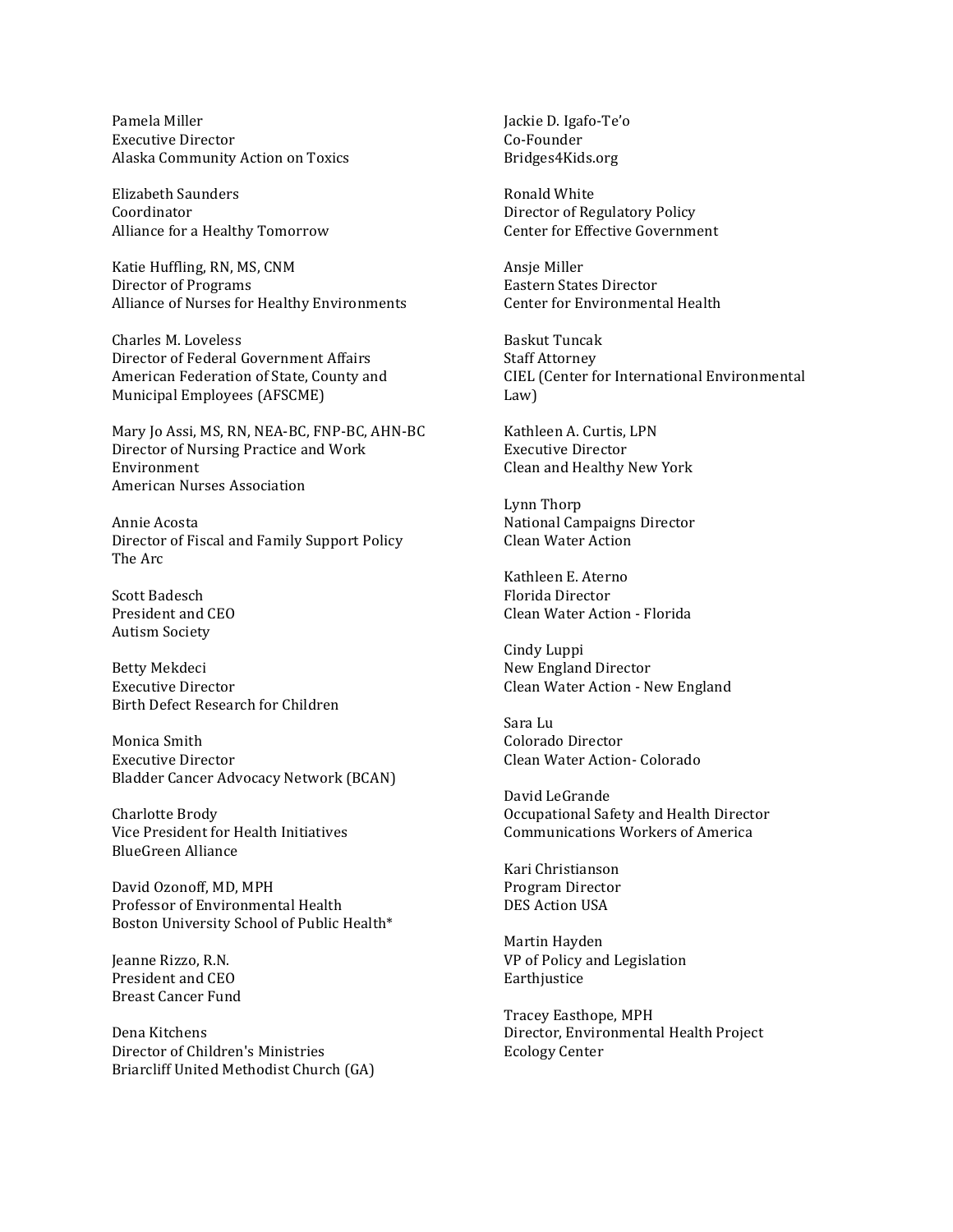Mary Lou Ballweg President / Executive Director **Endometriosis Association** 

Emily Figdor State Director Environment!Maine

Michael Belliveau Executive Director Environmental Health Strategy Center

Bill Newton Executive!Director Florida Consumer Action Network

Sue Phelan Director GreenCAPE (Georgia)

Gary Cohen President and Co-Founder Health!Care!Without!Harm

Jane Bright Board!Member Healthlink (Marblehead, MA)

Kathleen Schuler Co-Director Healthy Legacy (Minnesota)

Karen Joy Miller President Huntington Breast Cancer Coalition

Josh!Nassar Legislative Director International Union, United Automobile, Aerospace & Agricultural Implement Workers of America (UAW)

Joan!Kulash Executive Director Jericho Road Lawrence, Inc.

Montie Stone Executive Director Kids Enabled (Georgia)

Tiernan!Sittenfeld Senior Vice President of Government Affairs League of Conservation Voters

Martha Moriarty Executive Director Learning Disabilities Association Minnesota

Nancie Payne President Learning Disabilities Association of America

Mark Halpert and Cathy Einhorn Co-Presidents Learning Disabilities Association of Florida

Joan K. Teach President Learning Disabilities Association of Georgia

Tracy!Gregoire Program Director Learning Disabilities Association of Maine

Loreena Parks & Annette Lalley Co-Chairs - Healthy Children Project Learning Disability Association of Michigan

Matt Schlobohm Executive Director Maine AFL-CIO

Peter Crockett **Executive Director** Maine Labor Group on Health

Jessa Barnard, J.D. Associate General Council Maine Medical Association

Amy!Halsted Associate Director Maine Peoples Alliance

Tina Pettingill, MPH, CPC Executive!Director Maine Public Health Association

Kathy Kilrain del Rio Program Director Maine Women's Policy Center

Cheryl Osimo Executive Director Massachusetts Breast Cancer Coalition